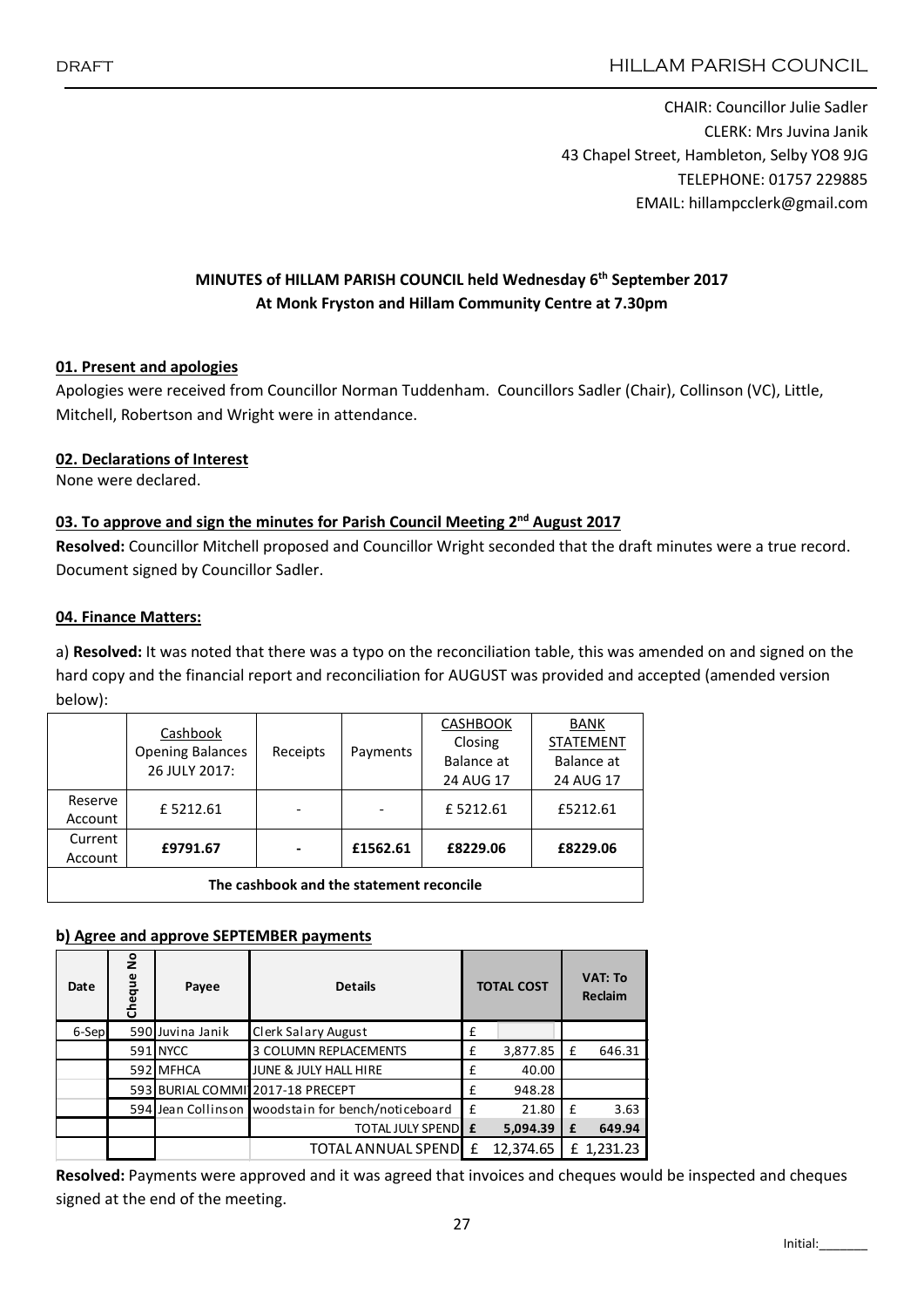### c) PKF Update

Clerk informed the council of the queries that had been raised by PKF and that the full list of receipts and payments had been provided to PKF to clarify any questions PKF had. It was also noted that the payroll costs are to be restated in the 'Other Costs' section rather than the 'Staff Costs' section for 2017-18 (including the 2016-17 column) and in the future. PKF responded that they had no further queries.

## d) Land Rent Update

Cllr Sadler has spoken to the leasor who suggests that the current rate of £50 per annum is correct for the rental of that piece of land. Resolved: It was agreed that the rate would remain the same but be subject to review in the future.

### 05. Discuss clerk holiday request

Resolved: Council approved the holiday request and agreed that the May meeting in 2018 will be postponed to the second week in May to enable the clerk to attend. Clerk to discuss availability with MFHCA booking secretary, meeting may have to be Tuesday because MFHCA meet on the second Wednesday of the month.

## 06. Review currently adopted Code of Conduct

Resolved: Council agreed to continue with the Selby District Council model Code of Conduct. There were no amendments suggested.

### 07. Review personal Declarations of Interest for updated submissions

A discussion took place about the Standards and Code of Conduct training attended by Cllr Sadler and the clerk. All councillors were asked to review their submissions on their Declarations of Interest so that up to date information can be sent to Selby District Council.

### 08. To amend/approve 'Hillam Parish Profile'

Resolved: After a brief discussion it was agreed that Cllr Sadler would add some information about the Monk Fryston and Hillam Community Association and also add that at the Ring Tree Christmas Lights the children receive presents. It was agreed to invite John Hetherington for a farewell before the November meeting, at 7pm.

### 09. To amend/approve Hillam News Article

Resolved: Article is to cover buses and services that are available to residents, rubbish disposal (it was agreed to add a link to Selby Freecycle) and Stonebridge update. Cllr Sadler will complete and submit for publication.

### 10. VETS update and amend/approve letter to VETS volunteers

An investigation has been requested into why the cabinet code was not given when a caller rang 999 needing the defibrillator. Awaiting response. Resolved: The letter was approved for distribution.

### 11. Village maintenance:

- a) With the review of finances, the quotes were considered and it was agreed that a regular cleaner was unaffordable but contact details will be kept for one off cleans as necessary. It will be considered in next year's budget.
- b) Cllr Robertson is looking into ways of keeping bark off the lights at the Ring Tree. A spend on 4 bags of bark and linseed oil for the straight bench was approved. Also an honourary payment of £40 was approved for student to stain bench and notice board.